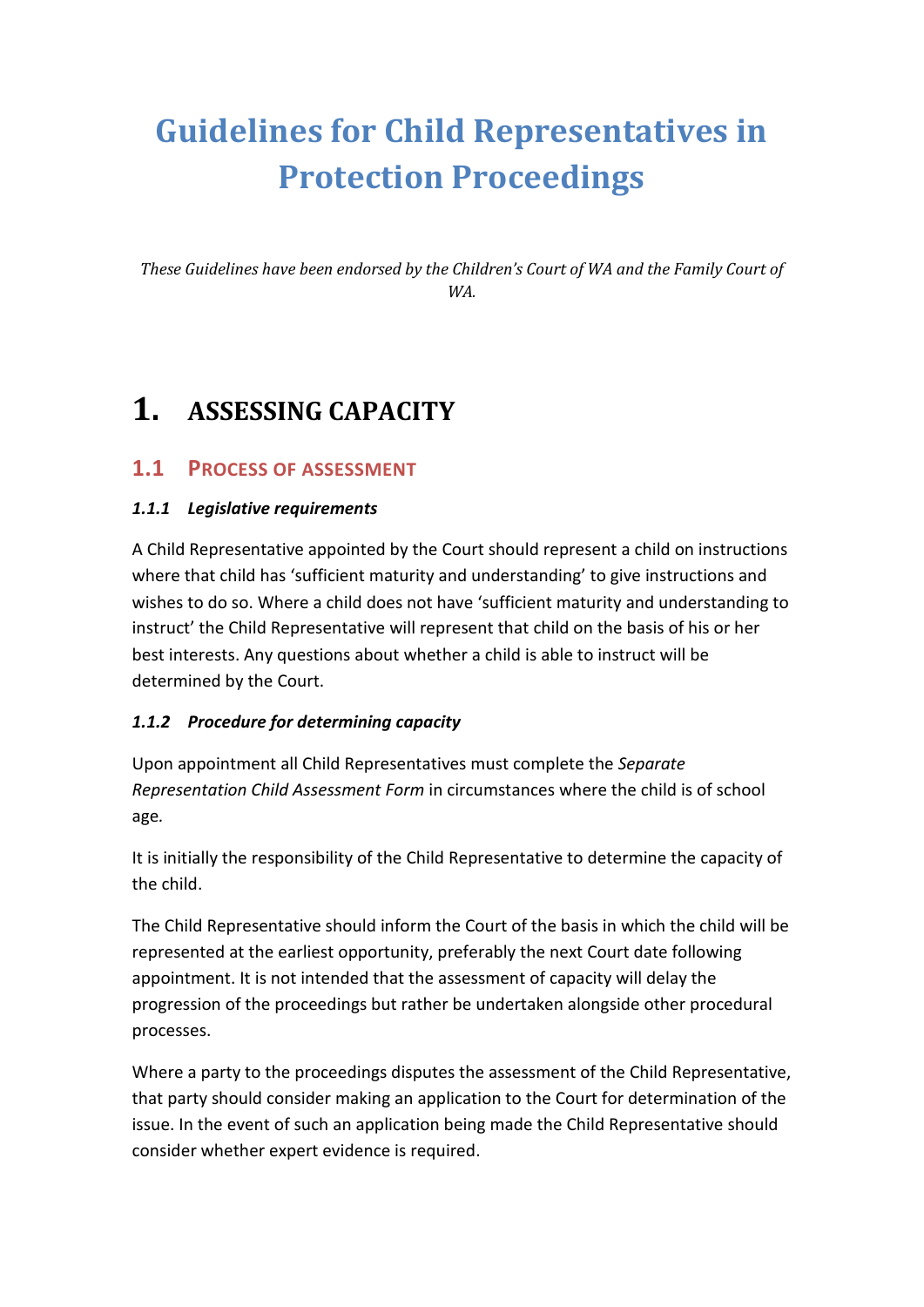Issues in respect of the capacity of a child to instruct should be raised by the concerned party to the proceedings at the earliest opportunity and will be determined by the Court in the event that it is not resolved.

If the Court determines that the Child Representative should act on a different basis to his or her assessment, the Child Representative should decide whether, in the circumstances of the matter, it is appropriate for him or her to continue to represent the child.

## **2. TYPES OF REPRESENTATION**

## **2.1 BEST INTERESTS**

A best interests Child Representative is appointed to represent and promote the best interests of the child or children in child protection proceedings.

The views of the Child Representative acting in the best interests of a child should be based on, and supported by, evidence, and not influenced by the Child Representative's personal view or opinion.

## **2.2 ACTING ON INSTRUCTIONS**

A Child Representative acting on instructions must take instructions from a child as they would do for a party to the proceedings.

If a child is deemed to have 'sufficient maturity and understanding' to instruct, the Child Representative must act on instructions whether or not they believe the child's instructions reflect his or her best interests.

## **2.3 CONFLICT**

A Child Representative should not act both on instructions and best interests in respect of different children in the same family unless those instructions are consistent with the best interests of all of the children.

In the event that the Child Representative does not consider that there is a conflict in such circumstances and this is disputed by a party, the issue is to be determined by the Court.

If a child instructs his or her solicitor to remain silent on a particular issue, the Child Representative should explain the implications of this decision to the child. It is the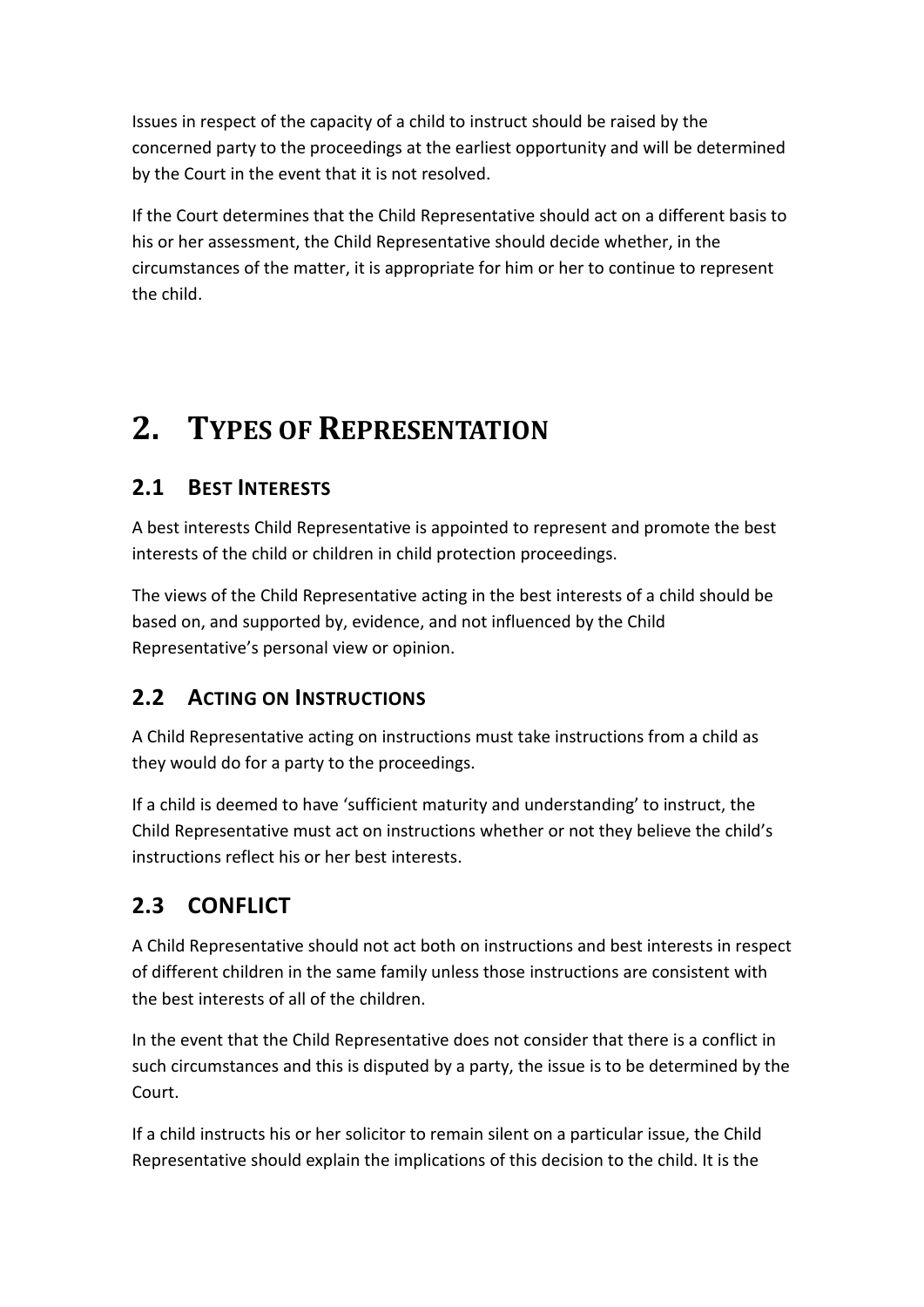responsibility of the Child Representative to inform the Court that the child is choosing to remain silent to the issues in question.

## **3. COMMUNICATION WITH A CHILD CLIENT**

The following principles apply to all communication between a Child Representative and the child regardless of whether the child is being represented on best interests or instruction, unless stated otherwise.

### **3.1 COMMUNICATION**

#### *3.1.1 Meeting the child*

It is expected that a Child Representative will meet with the child they represent except in exceptional circumstances. The Child Representative should meet with the child as soon as possible, and where possible, before the next mention date following the Child Representative's appointment.

#### *3.1.2 Location and timing*

A Child Representative should meet with a child at a time and location that is convenient and comfortable for the child.

#### *3.1.3 Ongoing contact*

A Child Representative acting on instructions should communicate with his or her child client often enough to:

- develop and maintain a lawyer client relationship;
- ensure that the child understands the nature of the proceedings and is advised as to the likely outcomes;
- ensure the Child Representative clearly understands the child's instructions;
- ensure that the child understands the Child Representative's advice; and
- keep the child up to date with the progress of the matter.

A "best interests" Child Representative should communicate with his or her child client often enough to develop sufficient rapport to: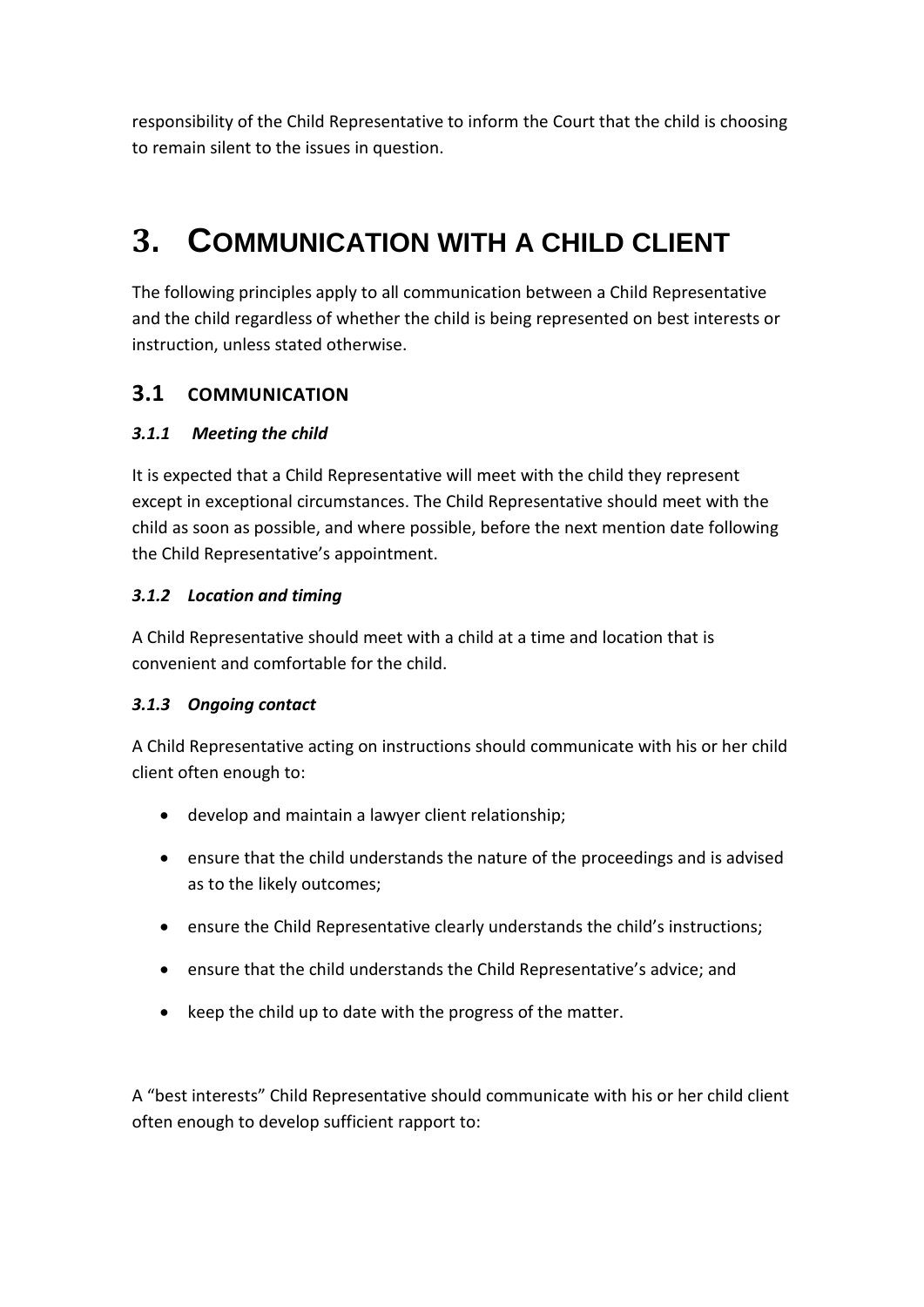- elicit information relevant to establishing what is in the best interests of that child;
- ascertain the child's view; and
- keep the child up to date with the progress of the matter, as appropriate.

Unless the child is very young, or there are exceptional circumstances, Child Representatives are encouraged to communicate with the child on at least 3 occasions.

Where possible, communication should be in person or, if not possible or practicable, by video link rather than telephone conversations or written communication.

At the first meeting the child should be provided with a method of contacting the Child Representative in between Court appearances or formal meetings.

#### *3.1.4 Explanations to the child*

Child Representatives should clearly explain, having regard to the age and the circumstances of the child, at each stage of the proceedings, as appropriate:

- the nature of the proceedings;
- the Child Representative's role, including the limitations of that role, such as confidentiality;
- the role of other parties, their legal representatives and the role of the judicial officer;
- what to expect from the legal process;
- the possible outcomes and consequences for the child; and
- if the child wishes to have his or her views put to the Court, how those views will be communicated to the Court and how the Court may deal with these views.

#### *3.1.5 Preparing a child for the end of the relationship with his or her Child Representative*

The Child Representative should prepare the child for the end of the relationship before the end of the case. The Child Representative should explain the fact that the Child Representative's role will be over at the end of the case and discuss the options available to the child in the event that the child requires further support.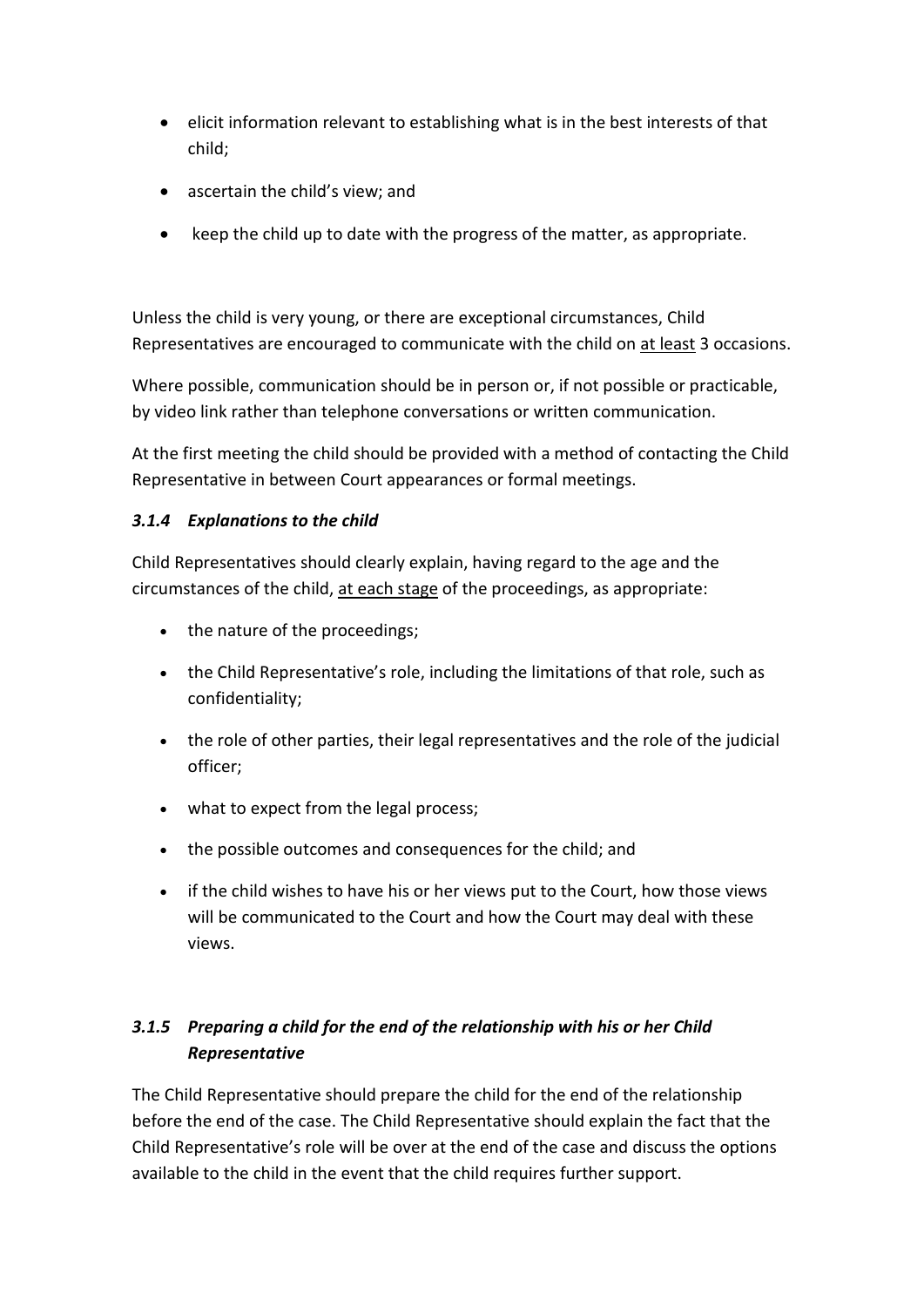## **3.2 COMMUNICATION STYLE**

#### *3.2.1 Enhancing a child's ability to understand the legal proceedings*

All communications should take into account a child's age, level of education, cultural context and degree of language acquisition.

Child Representatives should:

- Make time to speak to the child;
- Be aware of any sensitive or relevant factors in the child's family background or other circumstances that may affect the child;
- Treat the child with respect;
- Use plain English;
- Provide an overview of the meeting so the child knows what to expect;
- Speak slowly, allowing the child time to ask questions or to interrupt;
- Provide information in short segments, rather than all at once take breaks when it seems that the child's concentration has faded;
- Before asking questions, the practitioner should inform the child that it is acceptable for the child to say "I don't know" and that a question repeated at any stage does not indicate the child's answer was wrong or inappropriate;
- Avoid leading questions;
- Provide concrete examples when explaining concepts or legal strategies;
- Respond constructively and respectfully to the child's suggestions or instructions;
- Invite the child to ask questions regularly and prompt them to indicate his or her understanding;
- Consider the use of non-verbal methods (e.g. using diagrams, pictures and videos) where appropriate;
- Seek further assistance from others (being careful to preserve confidentiality) if necessary.

#### *3.2.2 Role of the support persons*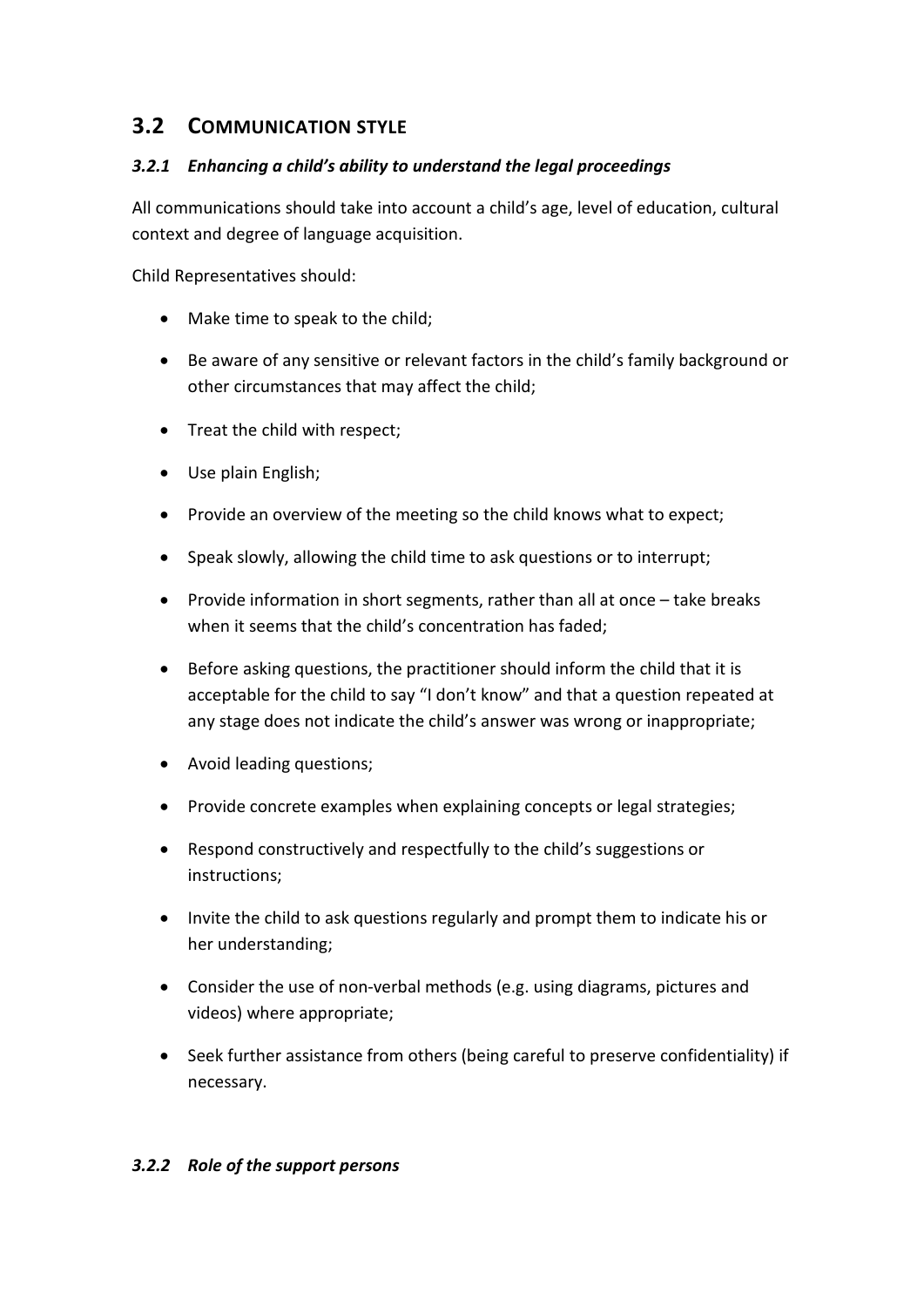Generally the child should be seen alone or in the company of an independent person.

At the request of the child a support person can be present during meetings with his or her Child Representative.

The role of the support person is limited to providing support and they should have his or her role explained to them by the Child Representative before the meeting.

#### *3.2.3 Trauma and other Considerations*

The Child Representative should aim to minimise the trauma to the child associated with the proceedings, causing no additional harm to the child. The priority for the Child Representative is to ensure that re-traumatising or further trauma does not occur before and during legal proceedings.

Many children entering the care of the CEO of the Department for Child Protection and Family Support and the Children's Court process have suffered acute and/or long term trauma. Both may potentially impact on a child's ability to adequately communicate.

Where it is apparent to the Child Representative that a child has recently suffered acute trauma that is temporarily impacting his or her ability to adequately communicate, or prolonged trauma and there is a risk of re-traumatising the child, the Child Representative should raise the need for appropriate services or specialist treatment with the Department for Child Protection and Family Support, before proceeding with the meeting.

As a consequence of trauma, intellectual impairment or other cause, the Child Representative may need assistance from a professional such as a speech pathologist, social worker, psychologist or other communication intermediary to communicate with the child in relation to the proceedings. This should be organised with the assistance of the Department for Child Protection and Family Support without compromising the child's right to separate representation and confidentiality.

#### *3.2.4 Cultural considerations*

The Child Representative should consider:

- the child's English language skills;
- the child being unfamiliar with the social and legal concepts involved in the proceedings;
- seeking to identify support services that may be appropriate;
- the need to use interpreter services;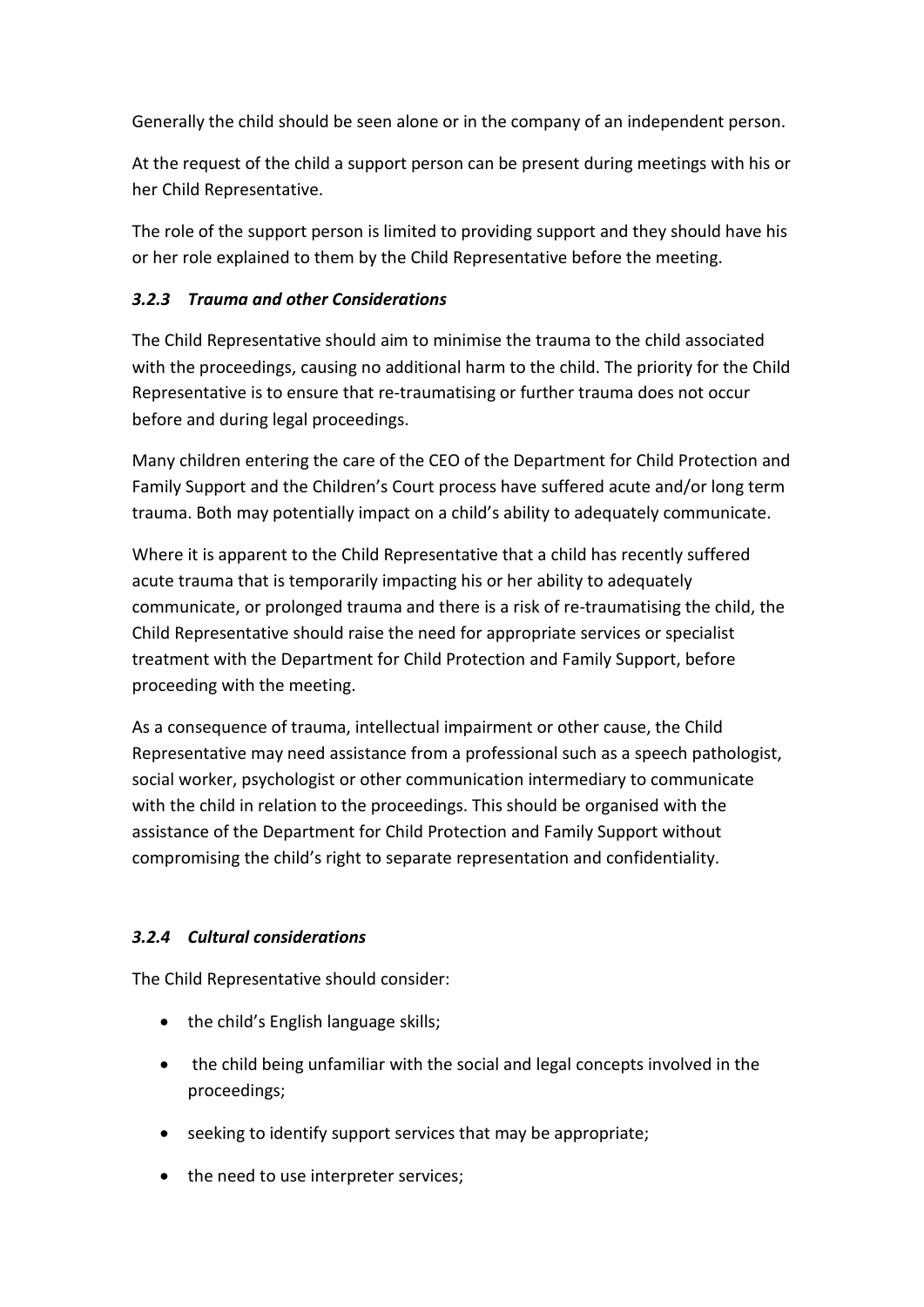- that the child may be fearful of isolation by his or her community, or fearful of his or her community becoming aware of the proceedings;
- that the child may be fearful of Courts, the Department for Child Protection and Family Support, Government Departments and/or authorities;
- that the child may be fearful of expressing wishes that are based upon, or contrary to, religious or cultural beliefs and background;
- the cultural appropriateness of the gender of the allocated Child Representative; and
- the capacity of the extended family and community network to promote the best interests of the child.

#### *3.2.5 Indigenous children*

Child Representatives should liaise with the Department for Child Protection and Family Support's Aboriginal Practice Leader, or an appropriate Aboriginal or Torres Strait Islander consultant, to assist in considering the needs of the child to maintain a connection to culture and country and how this can most effectively be achieved.

#### *3.2.6 Children with disability*

Disability may affect a child's ability to communicate clearly. The Child Representative should seek help from appropriate services providers in these circumstances.

# **4. DUTIES OF CHILD REPRESENTATIVES**

## **4.1 GENERAL OBLIGATIONS**

The role of the Child Representative is unique. The lawyer appointed to represent and promote the best interests of the child in child protection proceedings has special responsibilities and is expected to use their professional judgement and skill subject to any orders of the court.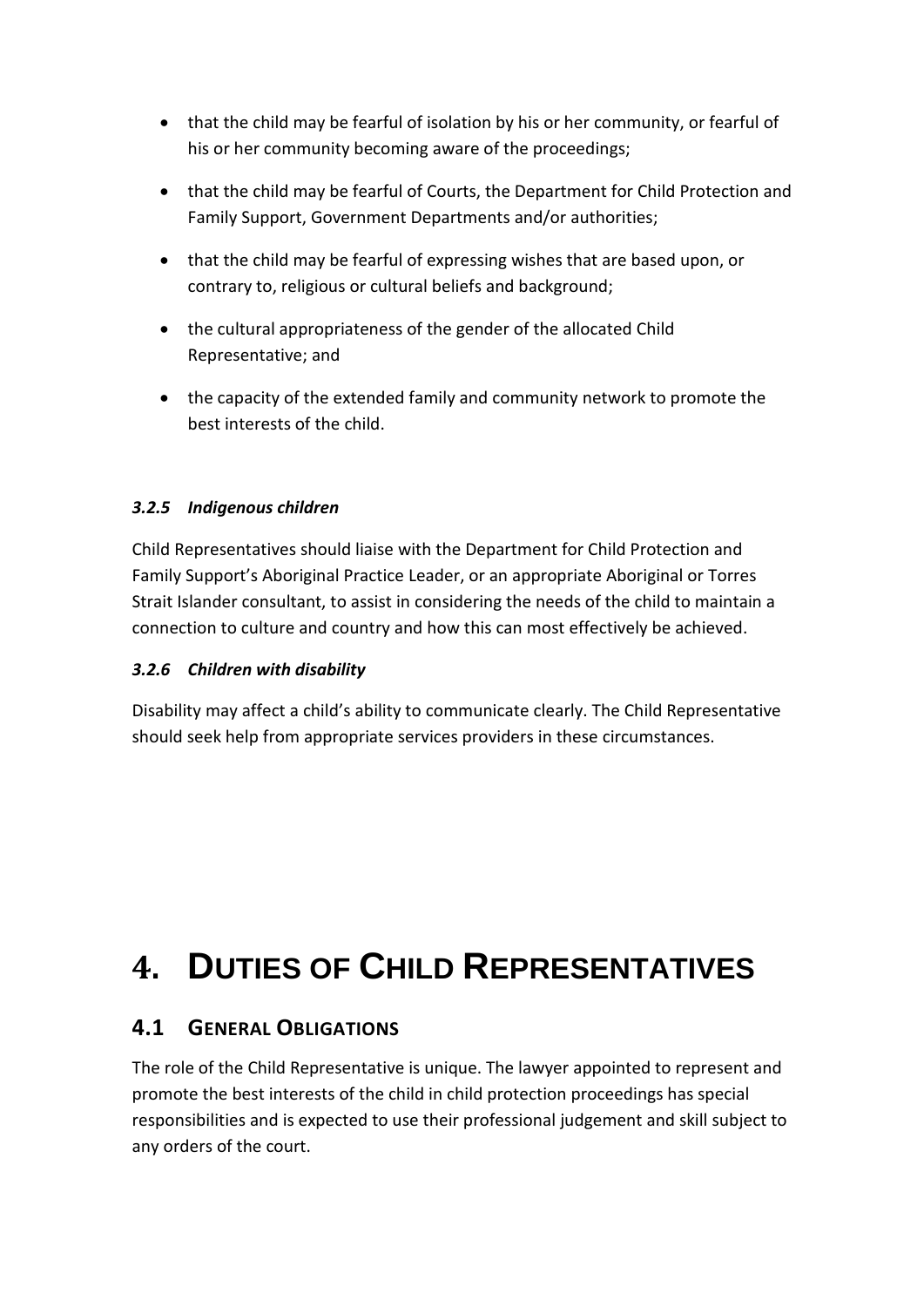Decisions in particular cases as to how the Child Representative progresses the case and how the Child Representative involves the child are ultimately, subject to the statutory requirements of the *Children and Community Services Act 2004,* in the Child Representative's discretion.

#### *4.1.1 Conduct of case*

The Child Representative should, whether acting on the instructions or in the best interests of the child:

- Be child focussed and encourage the other parties to the proceedings to be child focussed;
- represent the child in a competent and professional way;
- develop, implement and communicate a plan for the ongoing engagement and involvement of the child, giving consideration to factors such as the extent to which the child wishes to be involved;
- obtain copies of all court documents and evidence relevant to the case;
- participate in all pre-hearing conferences, court hearings, negotiations, alternative dispute resolution processes, and, as appropriate, Signs of Safety meetings, inform other parties and their legal representatives, that he or she is representing the child and requires reasonable notification prior to any changes in the arrangements for the care of the child, the circumstances of the case, or the underlying social situation that affect the child and the child's family;
- be consistently available to represent the child or ensure that Child Representatives appearing on their behalf are properly briefed;
- attempt to reduce case delays; and
- identify appropriate family and professional resources for the child.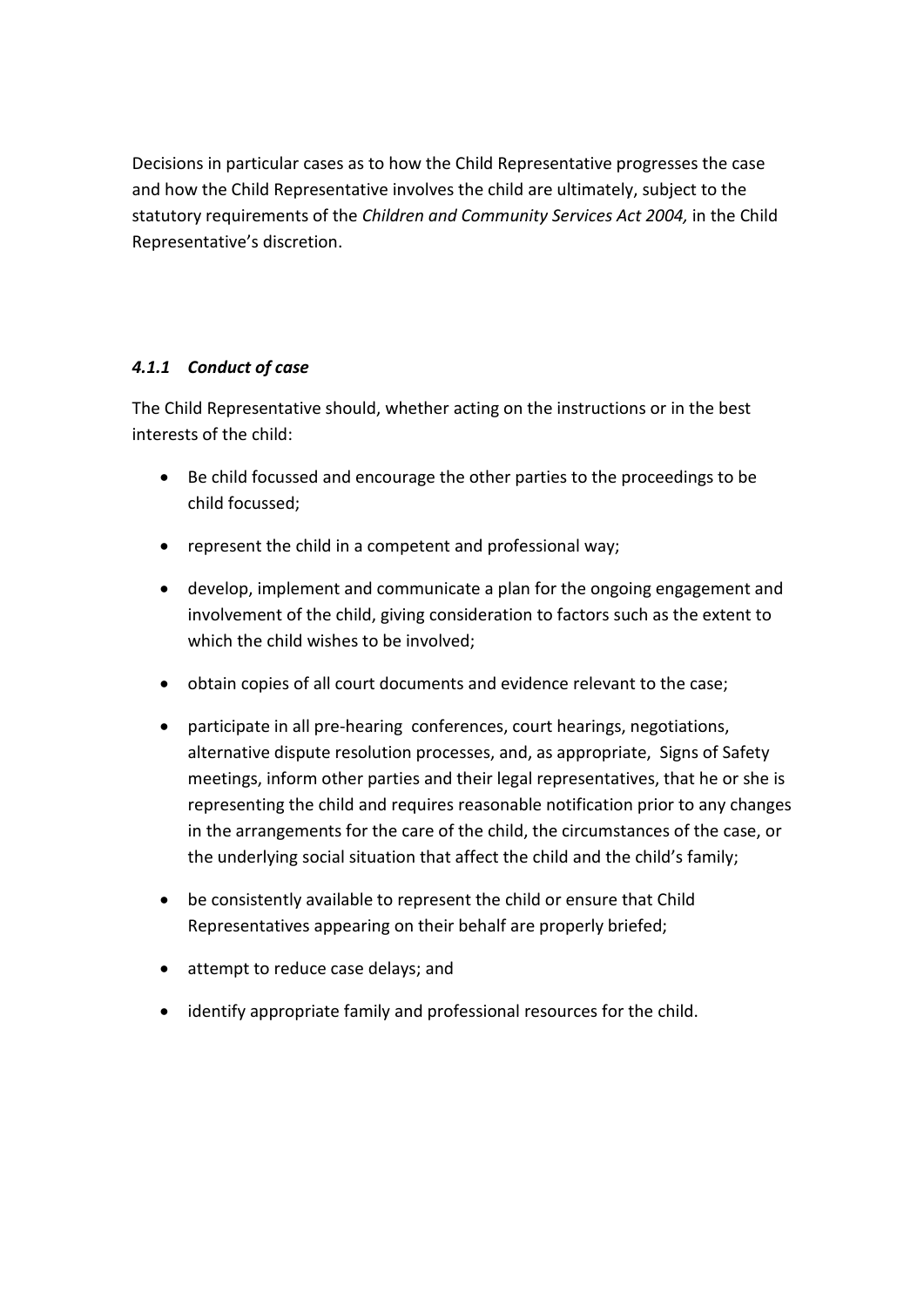#### *4.1.2 Whether a child should give evidence*

It is not expected that children will give evidence. When determining whether to call a child as a witness, or to consent to the child being called as a witness by another party, a Child Representative should consider the following\*:

- the child's desire to give evidence;
- the child's developmental capacity to provide direct evidence and withstand possible cross-examination;
- the child's understanding of legal process and the availability of support for them;
- any potential repercussions for the child from giving evidence;
- the availability of video-conferencing or remote facilities for the giving of evidence;
- alternatives to the child giving direct evidence such as the use of written or audio-taped statements as alternatives to the child's direct evidence; and
- the availability of other evidence which may substitute for direct evidence from the child.
- *\* For further assistance refer to sections 106A-106T of the Evidence Act 1906. Although the Children's Court is not bound by the rules of evidence section 146(2) of the Children and Community Services Act 2004 allows the Children's Court to use these rules to inform itself. Also refer to section 150 of the Children and Community Services Act 2004 that requires leave of the Court before a child can be compelled to give evidence or be cross-examined.*

# **5. SPECIFIC DUTIES**

### **5.1 ACTING ON BEST INTERESTS**

*5.1.1 Conveying the views and wishes of the child to the Court*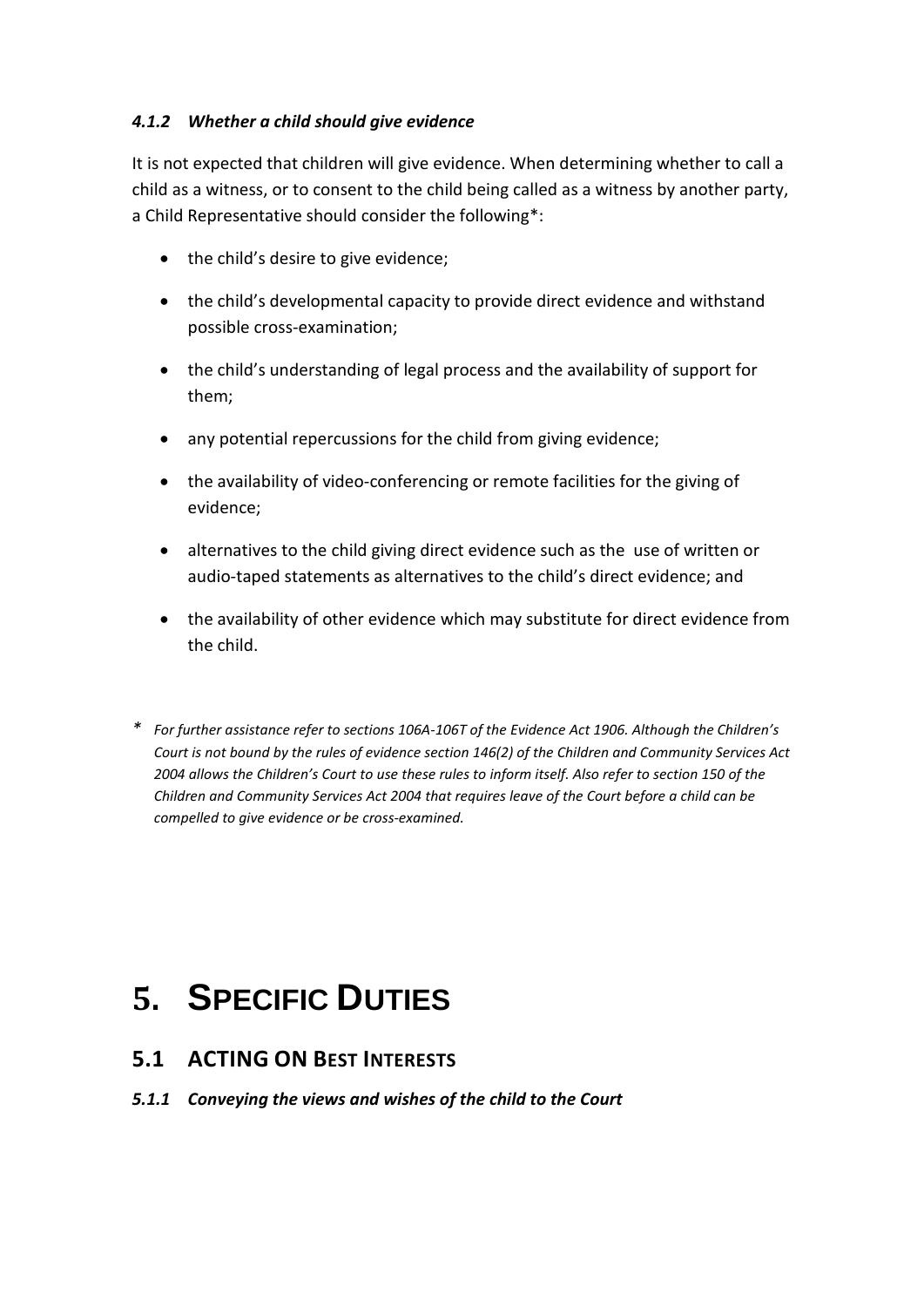Where a child wishes to express his or her views, the child representative must ensure that the Court is fully informed of the child's views. This should include anything the Child Representative thinks important.

Although a child must be provided with the opportunity to express his or her views free from external influences, a child must not be pressured to do so and must be reassured that it is his or her right not to express a view.

The best interests Child Representative should, in consultation with any other expert(s) involved in the case, seek to develop a case plan to promote the best interests of the child including:

- canvassing the nature of any reports or examinations that will involve the child;
- liaising with the Department for Child Protection and Family Support, any other relevant government departments, agencies or other professionals, to bring together relevant information to assist the Court in assessing and determining the best interests of the child;
- promoting the timely resolution of the proceedings;
- developing opportunities for the matter to reach an agreed outcome which best promotes the child's best interest;
- providing information, support and assistance as required for, or requested by the child during the process of litigation, whether directly or by way of appropriate referral; and
- vigilantly endeavouring to minimise systems abuse of the child.

#### *5.1.2 Making submissions contrary to the views of the child*

If a Child Representative acting on best interests considers that the evidence indicates that the best interests of the child will be promoted by orders which are contrary to the child's views, the Child Representative must:

- advise the child that he or she intends to make submissions contrary to the child's views because he or she believes the evidence suggests that alternative Court orders are in the child's best interests;
- taking into account the child's maturity and understanding, explain to the child why he or she believes the submissions are in the child's best interest despite being contrary to the child's views;
- reassure the child that his or her views will be put before the Court, together with the arguments which support the child's views; and
- provide clear and cogent submissions to the Court as to why the child's views do not promote the child's best interests.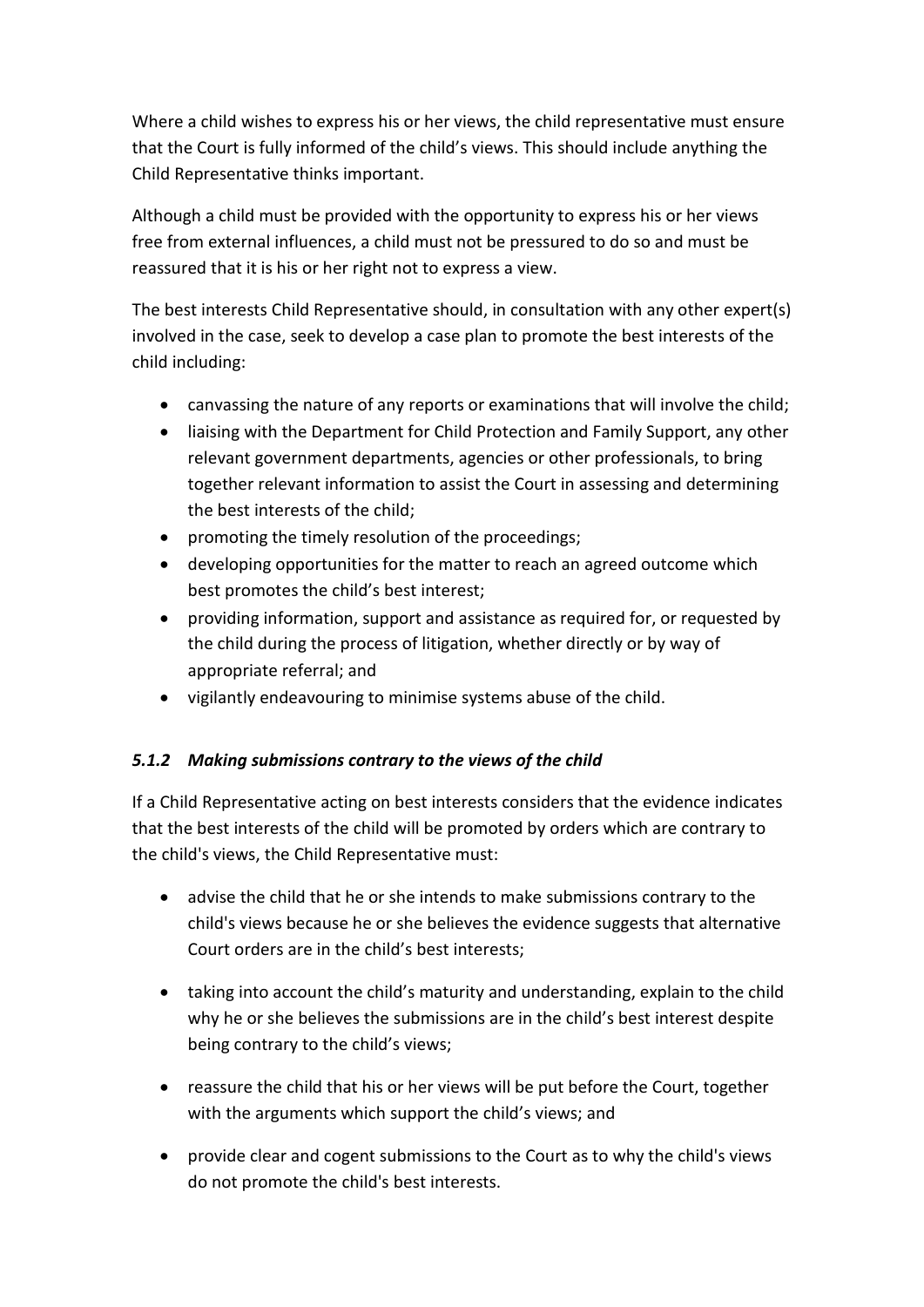## **5.2 ACTING ON INSTRUCTIONS**

### *5.2.1 Advocacy*

The primary duty of a Child Representative acting on instructions is to advocate in the proceedings in accordance with the child's instructions. If the decision of the Court is contrary to the child's instructions the child should be advised on any possible basis for an appeal.

#### *5.2.2 Access to documents on reports*

A child is entitled to access documents that have been created or received by the Child Representative acting on instructions for the purposes of the child's matter. Child representative should ensure that any legal or court ordered restrictions in relation to documents are followed, and otherwise consider the impact on the child who accesses case related documentation.

## **5.3 OTHER MATTERS[1](#page-10-0)**

### 5.3.1 *When the Department for Child Protection and Family Support seeks a Protection Order during the course of Family Court Proceedings*

In circumstances where the Department for Child Protection and Family Support either commences protection proceedings in the Children's Court of WA or intervenes in Family Court proceedings seeking a Protection Order and an Independent Children's Lawyer\*(ICL) has been appointed in the Family Court proceedings to act in the best interests of the child/ren and the Court determines that a Child Representative should be appointed:

- The ICL should give consideration to their role as the representative for the child in the proceedings for a protection application with reference to **Assessing Capacity** [2](#page-10-1) in these Guidelines;
- If the child does not have capacity to instruct the ICL can act as their Child Representative in the proceedings for a protection application;
- If the child has capacity to instruct and their instructions are in accordance/consistent with their best interests the ICL can act as their Child Representative in the proceedings for a protection application;

-

<span id="page-10-0"></span> $1$  For the purpose of 5.3 Other Matters, "the Court" means either the Children's Court of WA or the Family Court of WA depending on which court has the conduct of the proceedings.

<span id="page-10-1"></span> $2$  see paragraph 1. Assessing Capacity p2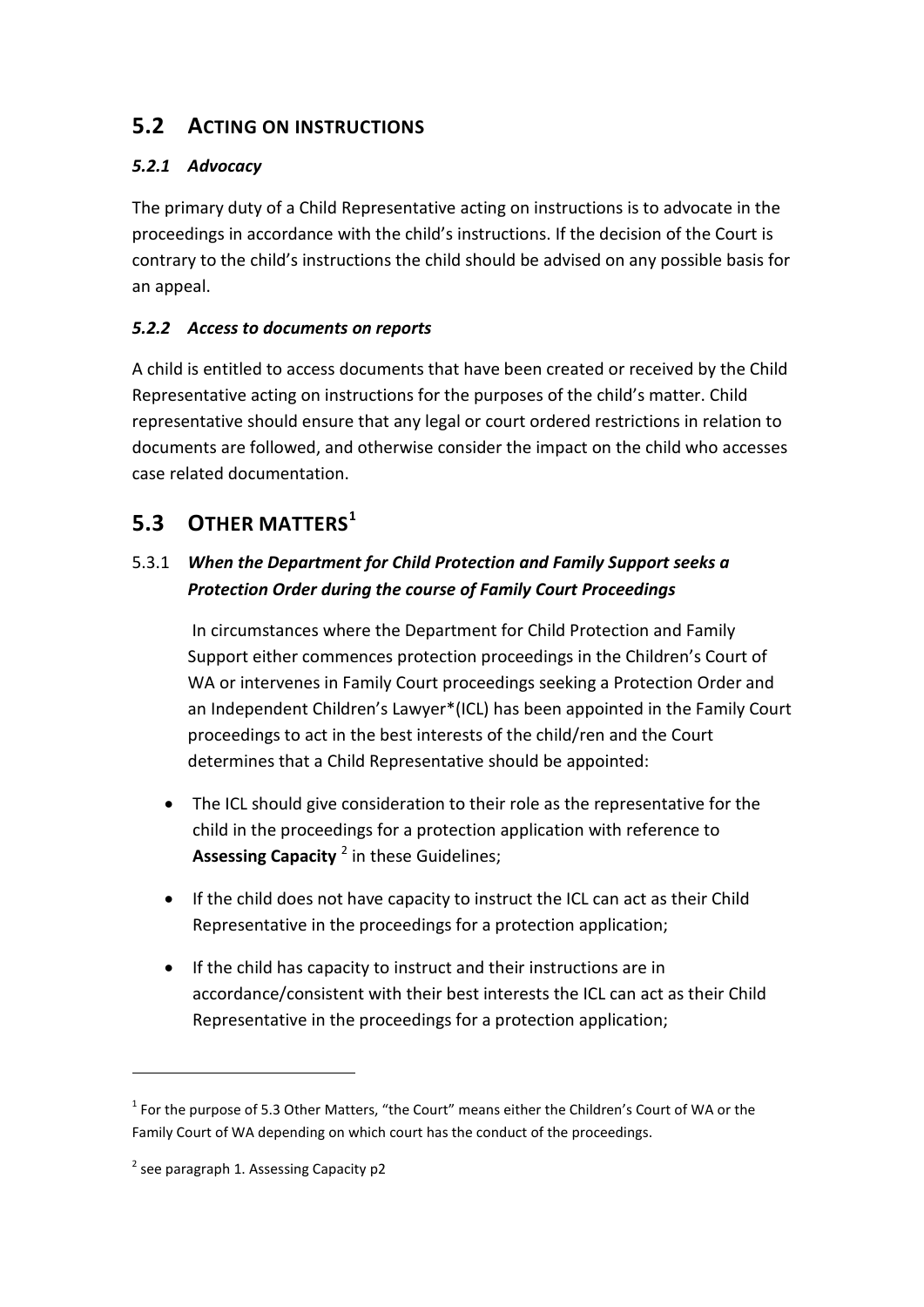- If the child has capacity to instruct and the ICL considers that their instructions are not in accordance/consistent with their best interests the ICL should recommend to the Court that a Child Representative be appointed for the child and should inform the Court of the ICL's view in relation to whether there is a role for the ICL in the proceedings for a protection application, having regard to the circumstances of the case. If there is an issue in relation to the role of the ICL in the proceedings for a protection application the issue will be determined by the Court.
- An ICL should not act as a Child Representative both on instructions and best interests in respect of different children in the same family unless those instructions are consistent with the best interests of all of the children. In the event that the Child Representative does not consider that there is a conflict in such circumstances and this is disputed by a party, the issue is to be determined by the Court. $3$

#### *5.3.2 When Family Court Proceedings Commence during Protection Proceedings*

In circumstances where family court parenting order proceedings commence during protection proceedings in which a Child Representative has been appointed to act in the best interests of the child/ren and the Court determines that an Independent Children's Lawyer (ICL) should be appointed:

• The Child Representative should give consideration to their role as the ICL for the child in the family court proceedings with reference to The Guidelines for Independent Children's Lawyers<sup>[4](#page-11-1)</sup>;

#### *5.3.3 Assisting the Court*

<span id="page-11-0"></span>-

When circumstances arise such as those described in 5.3.1 of these Guidelines the Child Representative or Independent Children's Lawyer should, where possible, appear at the first return date of the new proceedings, to provide the Court which such information as the Court requires to assist the Court to determine the appropriateness of the appointment of a Child Representative or Independent Children's Lawyer and the issues referred to in 5.3.1 and 5.3.2.

# **6. OBLIGATIONS AT CONCLUSION**

<span id="page-11-1"></span> $3$  See paragraph 2.3 Conflict p3 of these Guidelines.